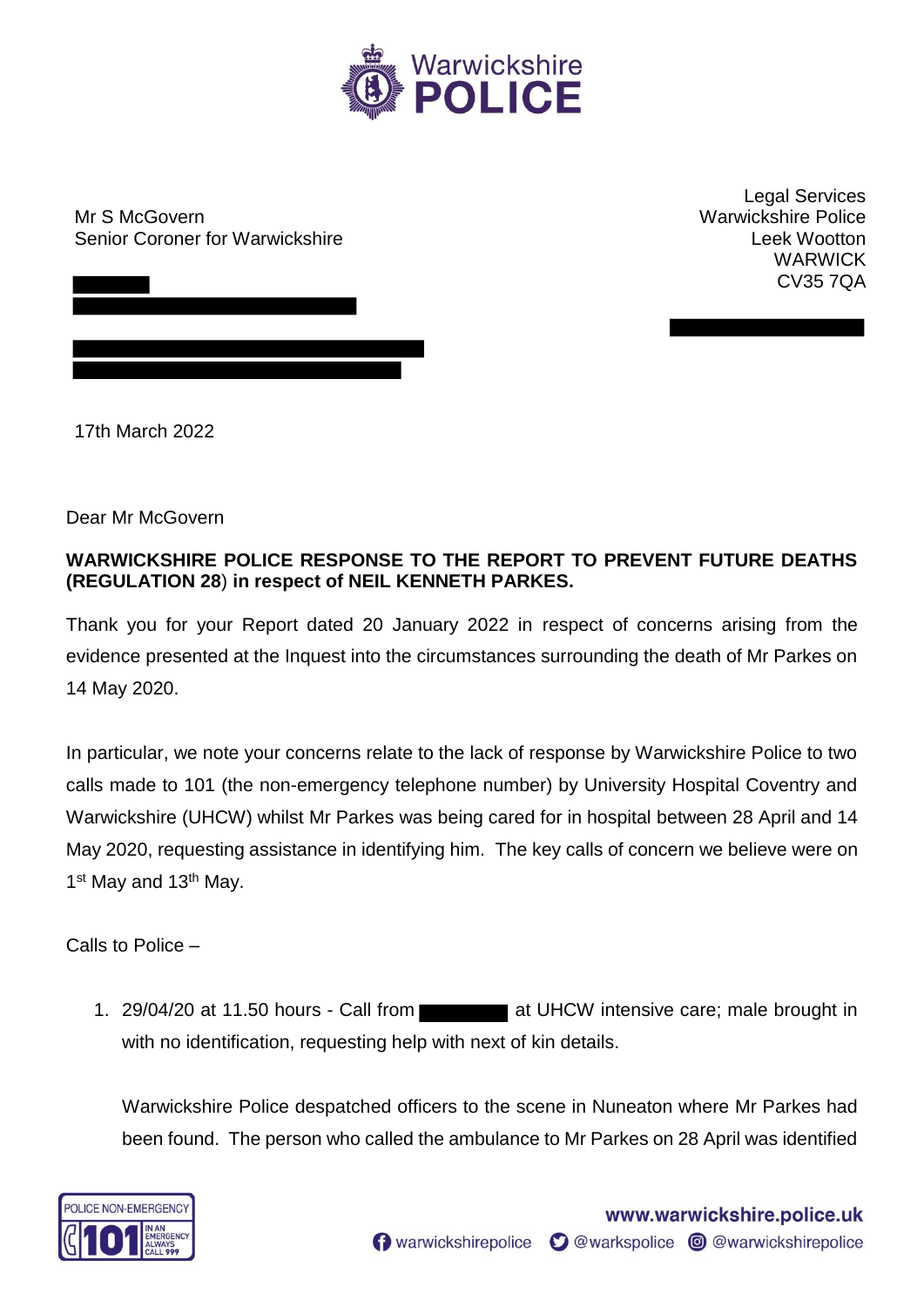and they were spoken to. House to House enquiries were conducted by police officers but no one knew Mr Parkes/his identity or why he was there.

2. **01/05/20 at 17:06 hours** - Call from **Cancel Cardio Thoracic Critical Care at UHCW** call WP advising male admitted to hospital on 28 April had not woken up and therefore still not identified. Description given to police.

The call handler on this call made a check on COMPACT (the system which relates to reported missing persons) to check against the descriptive detail given. There is a note on this log in relation to fingerprints and the fact that the hospital would need to contact West Midlands Police to take prints for identification. It is not known whether the hospital did contact West Midlands Police, but prints were not taken at this time.

Our internal review noted that the check made on COMPACT at this stage was "cursory" and that there was no evidence this call was passed to a Supervisor or the intelligence team for any further advice or consideration of making contact with surrounding forces.

The Control Room Manager has reviewed this incident with the call handler and advice was given in respect of referring calls of this nature to the control room supervisor to facilitate full intelligence checks both internally and with any surrounding forces to be made.

3. It appears that a follow up call was made to police on 5 May.

In response to this call, it was suggested that the Safer Neighbourhood Team could make enquiries and a "tag" was placed on the incident, however there is no evidence of this being followed up directly with the SNT to advise of the nature of the enquiries required or any indication that this was passed to an on duty SNT team.

There is information recorded on the call log to suggest that there was discussion at this stage of liaising with a Supervisor in relation to a mobile fingerprint kit but nothing has been endorsed on the incident by the Supervisor.

All staff involved with this incident have been spoken to by the Control Room Manager about undertaking a full THRIVE (threat and risk) assessment and detailed rationale for inclusion on the incident log to show all enquiries made and actions completed.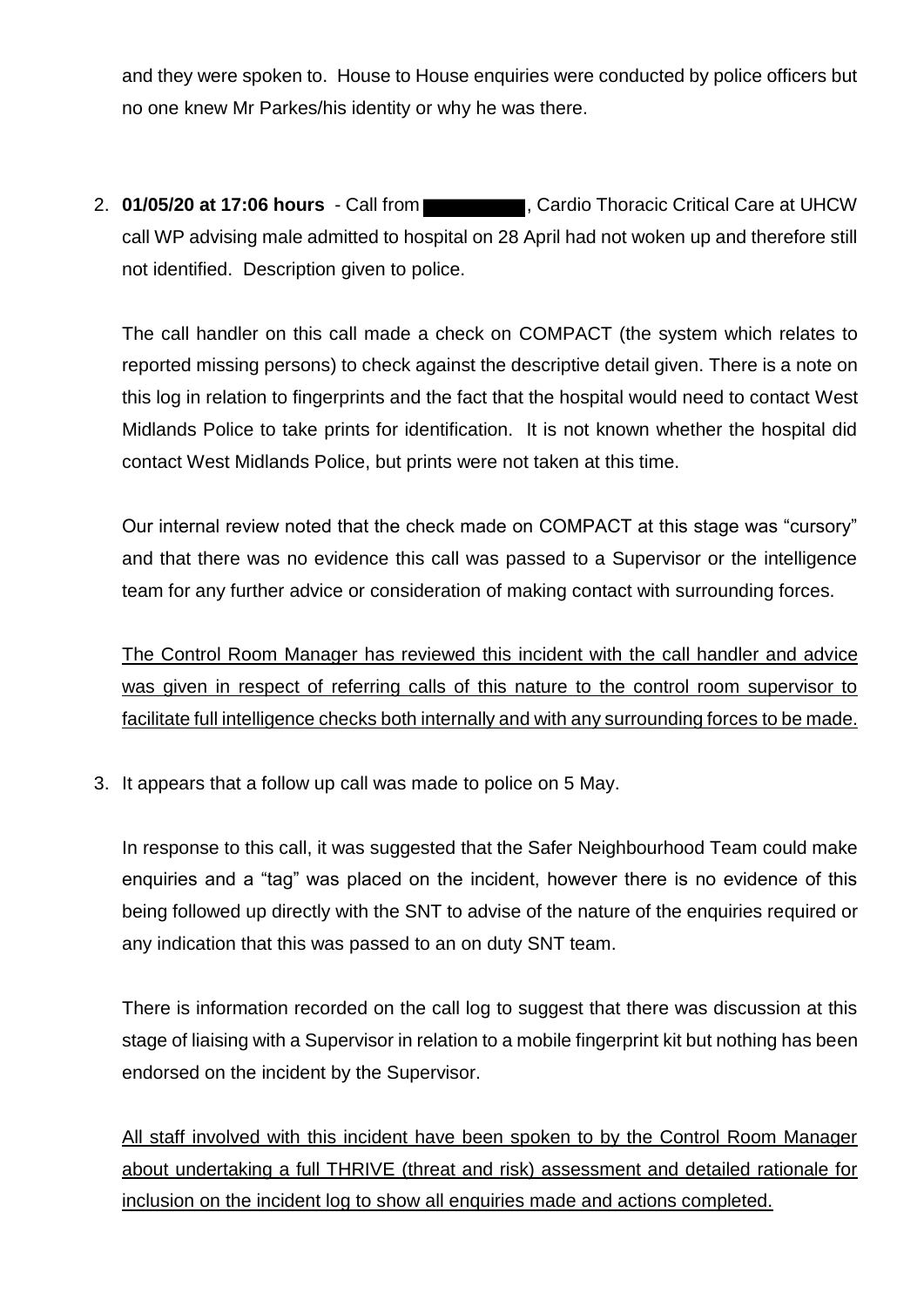The log had been updated by the Safer Neighbourhood Teams who attended the location as to the result of their enquiries with residents. However the log was later closed by control without any further comments recorded and marked as "closed pending any calls back".

The controller who closed the incident has been spoken to about ensuring that all logs are fully updated before closing.

On 9<sup>th</sup> May, there is a further entry on this incident to cross reference it to the call from 29 April and endorse that house to house enquiries had been undertaken following the first call and therefore the SNT tag was removed. This entry has been reviewed and reported on as a correct, comprehensive update on the incident.

- 4. **13/05/20**  UHCW contact Warwickshire Police to pass the following information:
	- Patient number
	- Circumstances of patient being found in Nuneaton and that the hospital believe the incident to be drink-related due to the results of the CT scan
	- The patient was on oxygen and was sedated, that his prospects were not positive and that he was very poorly. The hospital were requesting his details to inform next of kin.

There was discussion during this call of ways of seeking confirmation of identity and the possibility of assistance from the local authority. It was agreed that the hospital would provide the required data protection forms and photographs to seek the required information from police; this was actioned with the necessary forms being provided. Sadly, this process was not finalised prior to Mr Parkes' death.

## **Actions and Learning Outcomes**:

Warwickshire Police conducted an internal review immediately upon CID/senior officers becoming aware of the issues following Mr Parkes' death on 14 May. The results of those initial enquiries, lessons learnt and actions taken were shared with Mr Parkes family at a meeting on 27 May where his family accepted the outcomes, indicated they did not want to hold individuals to account and they did not believe it would have changed the outcome for their son but were keen for positives to come from this incident where possible.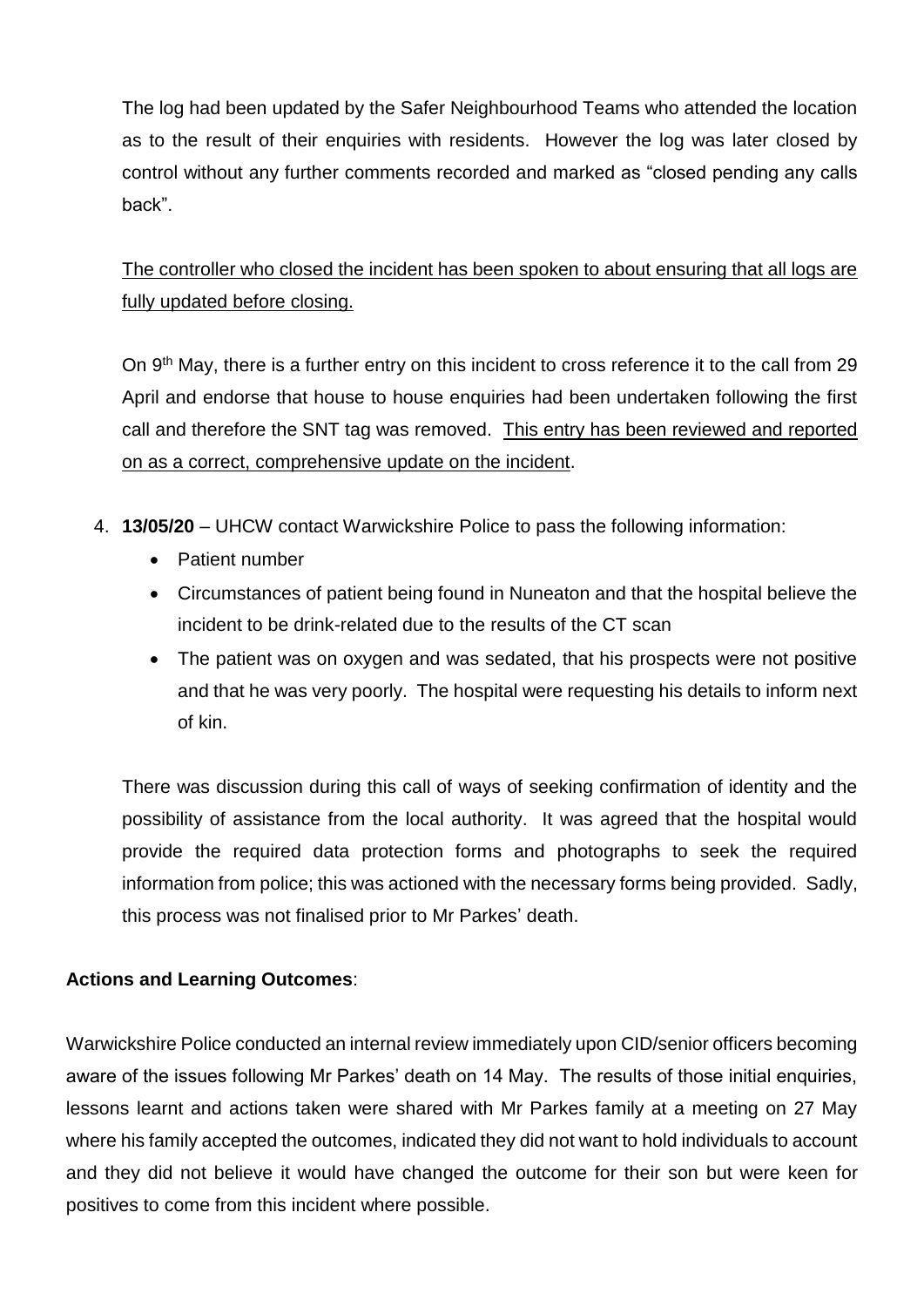The actions taken and organisational lessons learnt by Warwickshire Police include:

- Taking part in the Safeguarding Panel Review to understand and identify issues with any partnership working and any changes required (the resulting Lessons Learned Briefing did not produce any reflective learning in respect of Warwickshire Police's involvement)
- An entry made available to all officers and staff through the Vulnerability and Safeguarding Newsletter on 1<sup>st</sup> December 2021 setting out lessons learnt from this Inquest. They were as follows:
	- o The necessity for officers conducting hospital enquiries to ask specifically for details of any "unknown" or "unidentified" patients within their care.
	- o The necessity to consider researching other local incidents which may be linked to missing person enquiries.
	- o The necessity to take fingerprints (using the Mental Capacity Act 2005 provisions) where establishing identify may assist with treatment of a medical need.
- Control Room staff have received words of advice and organisational learning has been circulated on the following issues:
	- o When using the "SNT" tag, ensure there is a full explanation of what is needed from the Safer Neighbourhood Team and who the SNT are to make contact with,
	- o Call handlers are to check whether SNT are actually on duty at the time of the call and consider liaising directly
	- o Any incident of note is to be brought to the attention of the OCC supervision for full review before closing
	- o Consideration to be given and documented on the incident for the 24 hour Intelligence Team to complete additional checks.
	- $\circ$  Incidents should be resulted with actions taken and rational for closing and just not just marked as "closed pending further calls"
	- o SNT to request logs to be re-opened if further actions need to be taken following their involvement.

We hope that this response will provide some reassurance that the issues identified in this case were taken seriously and reviewed promptly and that necessary changes and actions were implemented by Warwickshire Police to remedy and share learning across the organisation. The internal review reported to Chief Officers and to Mr Parkes' family within 2 weeks of his death and learning has been appropriately cascaded to seek to ensure that our response is improved in any future cases of a similar nature.